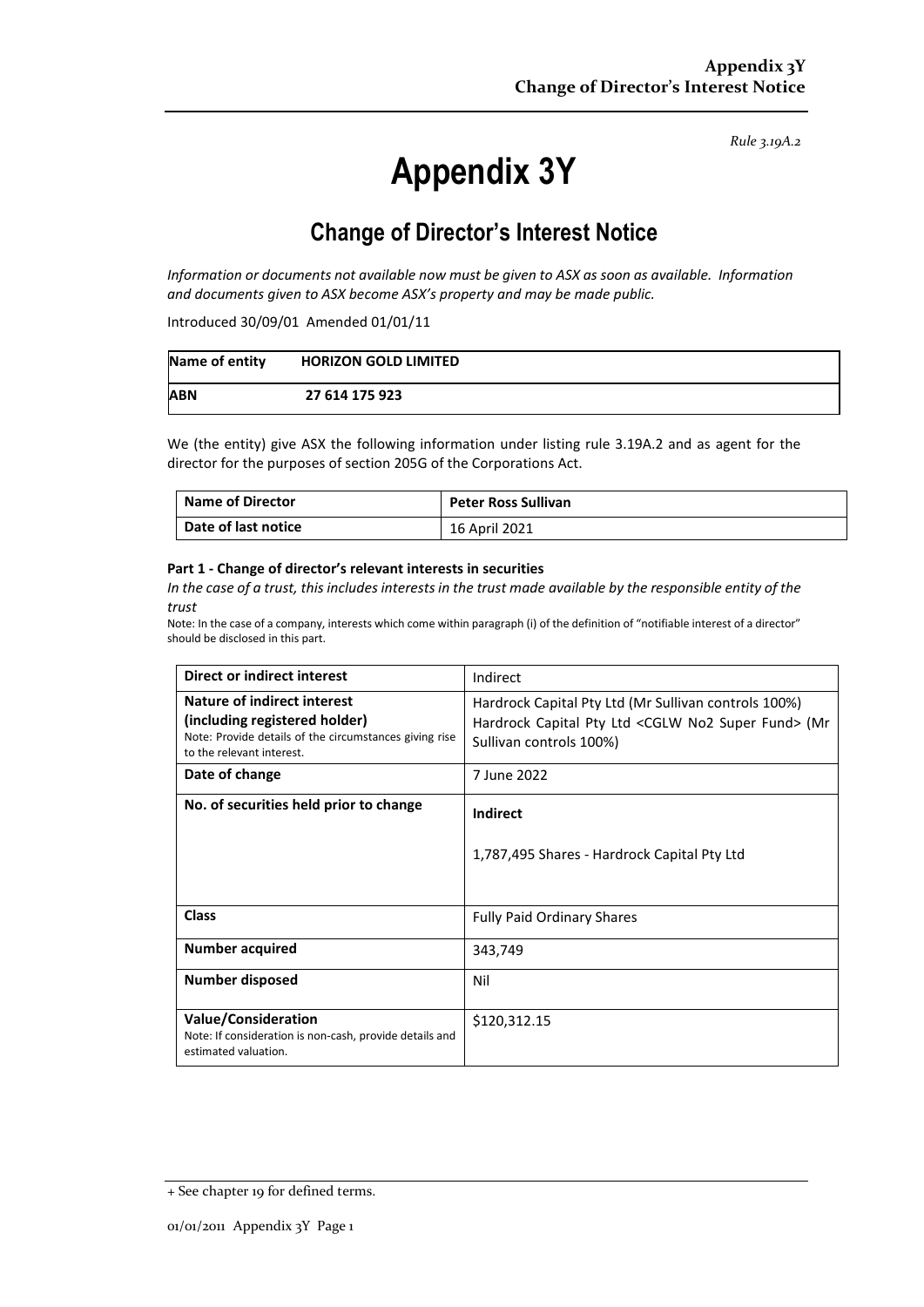| No. of securities held after change                                                                                                                                           | Indirect                                                                                                                       |
|-------------------------------------------------------------------------------------------------------------------------------------------------------------------------------|--------------------------------------------------------------------------------------------------------------------------------|
|                                                                                                                                                                               | 1,787,495 Shares - Hardrock Capital Pty Ltd<br>343,749 Shares - Hardrock Capital Pty Ltd <cglw no2<br="">Super Fund&gt;</cglw> |
| Nature of change<br>Example: on-market trade, off-market trade, exercise<br>options, issue of securities under dividend<br>ot<br>reinvestment plan, participation in buy-back | Participation in Renounceable Rights Entitlement Issue                                                                         |

Note: In the case of a company, interests which come within paragraph (ii) of the definition of "notifiable interest of a director" should be disclosed in this part.

| <b>Detail of contract</b>                           | N/A |
|-----------------------------------------------------|-----|
| <b>Nature of interest</b>                           | N/A |
| Name of registered holder                           | N/A |
| (if issued securities)                              |     |
| Date of change                                      | N/A |
| No. and class of securities to which                | N/A |
| interest related prior to change                    |     |
| Note: Details are only required for a contract in   |     |
| relation to which the interest has changed.         |     |
| <b>Interest acquired</b>                            | N/A |
| Interest disposed                                   | N/A |
| <b>Value/Consideration</b>                          | N/A |
| Note: If consideration is non-cash, provide details |     |
| and an estimated valuation.                         |     |
| Interest after change                               | N/A |

### **Part 3 –** +**Closed period**

| Were the interests in the securities or contracts detailed above                                 | No  |
|--------------------------------------------------------------------------------------------------|-----|
| traded during a <sup>+</sup> closed period where prior written clearance<br>was required?        |     |
| If so, was prior written clearance provided to allow the trade to<br>proceed during this period? | N/A |
| If prior written clearance was provided, on what date was this<br>provided?                      | N/A |

<sup>+</sup> See chapter 19 for defined terms.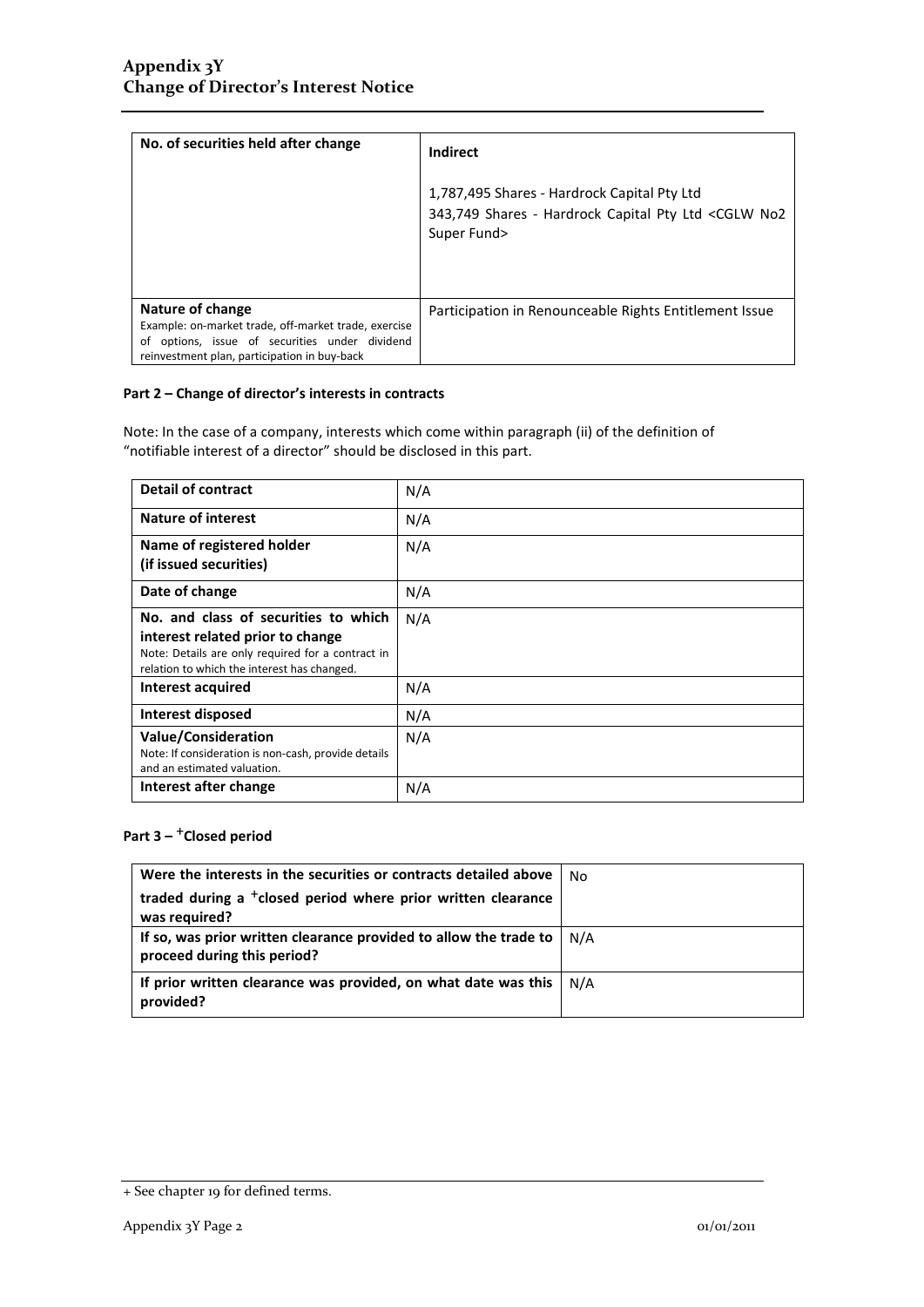# **Appendix 3Y**

## **Change of Director's Interest Notice**

*Information or documents not available now must be given to ASX as soon as available. Information and documents given to ASX become ASX's property and may be made public.*

Introduced 30/09/01 Amended 01/01/11

| Name of entity | <b>HORIZON GOLD LIMITED</b> |
|----------------|-----------------------------|
| <b>ABN</b>     | 27 614 175 923              |

We (the entity) give ASX the following information under listing rule 3.19A.2 and as agent for the director for the purposes of section 205G of the Corporations Act.

| <b>Name of Director</b> | Leigh RYAN       |
|-------------------------|------------------|
| Date of last notice     | 2 September 2021 |

#### **Part 1 - Change of director's relevant interests in securities**

*In the case of a trust, this includes interests in the trust made available by the responsible entity of the trust*

| Direct or indirect interest                                                                                                                                | Indirect                                                                                                                                                                                                                                                                                                      |  |
|------------------------------------------------------------------------------------------------------------------------------------------------------------|---------------------------------------------------------------------------------------------------------------------------------------------------------------------------------------------------------------------------------------------------------------------------------------------------------------|--|
| <b>Nature of indirect interest</b><br>(including registered holder)<br>Note: Provide details of the circumstances giving rise<br>to the relevant interest. | Family Super fund Account - Mr Leigh Ronald Ryan & Mrs<br>Sandra Kay Ryan <ryan a="" c="" fund="" super=""></ryan>                                                                                                                                                                                            |  |
| Date of change                                                                                                                                             | (a) 7 June 2022<br>(b) 9 June 2022                                                                                                                                                                                                                                                                            |  |
| No. of securities held prior to change                                                                                                                     | Indirect<br>40,000 Shares - held by Mr Leigh Ronald Ryan & Mrs<br>Sandra Kay Ryan <ryan a="" c="" fund="" super="">.<br/>1,000,000 Options, exercisable at 45.3 cents and expiring<br/>14/12/23 - held by Mr Leigh Ronald Ryan &amp; Mrs Sandra<br/>Kay Ryan <ryan a="" c="" fund="" super="">.</ryan></ryan> |  |
| <b>Class</b>                                                                                                                                               | <b>Fully Paid Ordinary Shares</b>                                                                                                                                                                                                                                                                             |  |
| Number acquired                                                                                                                                            | (a) $7,692$<br>(b) $12,308$                                                                                                                                                                                                                                                                                   |  |
| <b>Number disposed</b>                                                                                                                                     | Nil                                                                                                                                                                                                                                                                                                           |  |

<sup>+</sup> See chapter 19 for defined terms.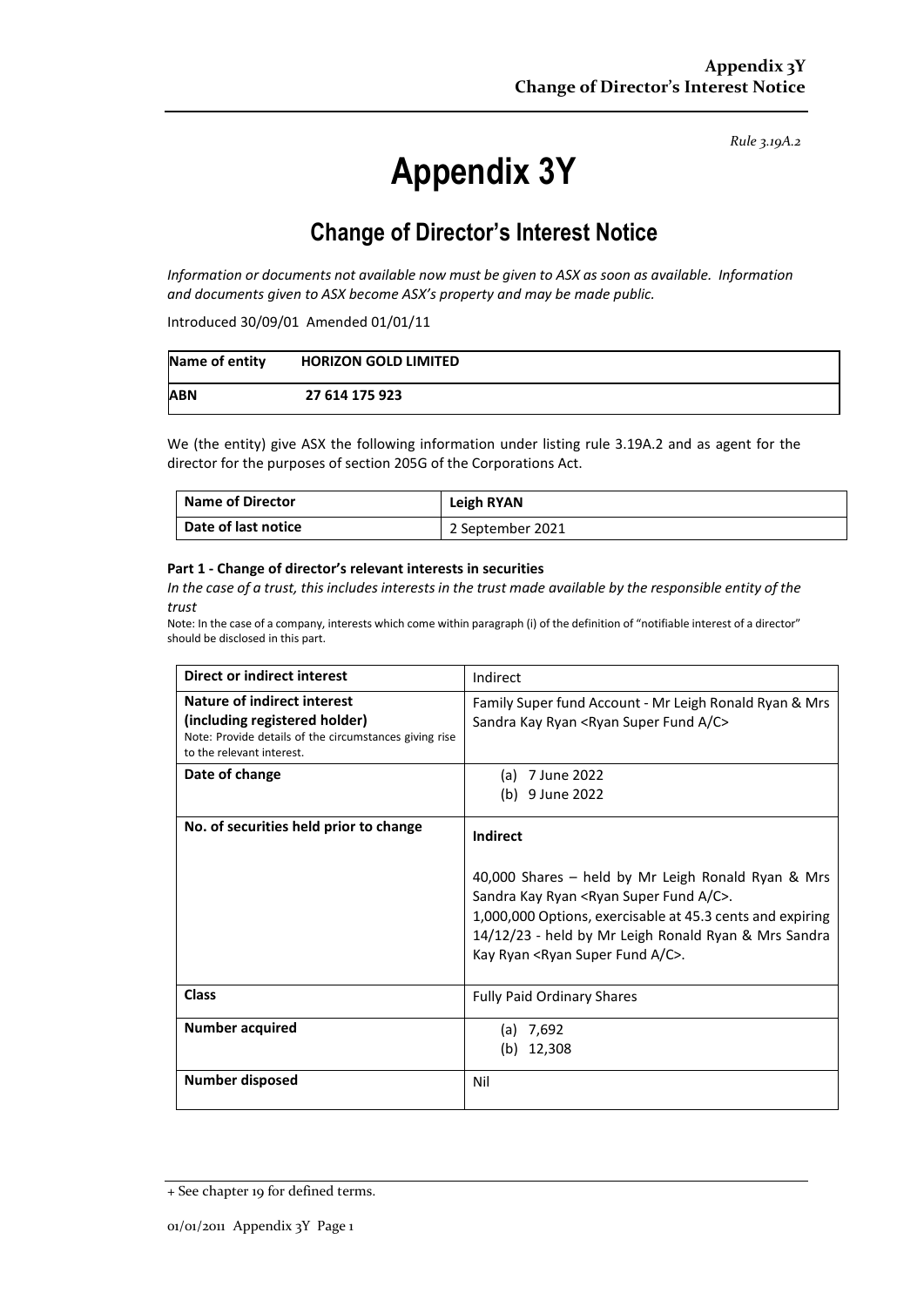| <b>Value/Consideration</b><br>Note: If consideration is non-cash, provide details and<br>estimated valuation.                                                              | \$2,692.20<br>(a)<br>\$4,691.99<br>(b)                                                                                                                                  |  |  |
|----------------------------------------------------------------------------------------------------------------------------------------------------------------------------|-------------------------------------------------------------------------------------------------------------------------------------------------------------------------|--|--|
| No. of securities held after change                                                                                                                                        | Indirect                                                                                                                                                                |  |  |
|                                                                                                                                                                            | 60,000 Shares - held by Mr Leigh Ronald Ryan & Mrs<br>Sandra Kay Ryan <ryan a="" c="" fund="" super="">.</ryan>                                                         |  |  |
|                                                                                                                                                                            | 1,000,000 Options, exercisable at 45.3 cents and expiring<br>14/12/23 - held by Mr Leigh Ronald Ryan & Mrs Sandra<br>Kay Ryan <ryan a="" c="" fund="" super="">.</ryan> |  |  |
| Nature of change<br>Example: on-market trade, off-market trade, exercise<br>of options, issue of securities under dividend<br>reinvestment plan, participation in buy-back | in<br>Renounceable<br>Rights<br>Participation<br>(a)<br>Entitlement Issue<br>On-market purchase<br>(b)                                                                  |  |  |

Note: In the case of a company, interests which come within paragraph (ii) of the definition of "notifiable interest of a director" should be disclosed in this part.

| <b>Detail of contract</b>                                                                                                                                                    | N/A |
|------------------------------------------------------------------------------------------------------------------------------------------------------------------------------|-----|
| <b>Nature of interest</b>                                                                                                                                                    | N/A |
| Name of registered holder<br>(if issued securities)                                                                                                                          | N/A |
| Date of change                                                                                                                                                               | N/A |
| No. and class of securities to which<br>interest related prior to change<br>Note: Details are only required for a contract in<br>relation to which the interest has changed. | N/A |
| Interest acquired                                                                                                                                                            | N/A |
| Interest disposed                                                                                                                                                            | N/A |
| <b>Value/Consideration</b><br>Note: If consideration is non-cash, provide details<br>and an estimated valuation.                                                             | N/A |
| Interest after change                                                                                                                                                        | N/A |

### Part 3 – <sup>+</sup>Closed period

| Were the interests in the securities or contracts detailed above                                 | No  |
|--------------------------------------------------------------------------------------------------|-----|
| traded during a <sup>+</sup> closed period where prior written clearance<br>was required?        |     |
| If so, was prior written clearance provided to allow the trade to<br>proceed during this period? | N/A |
| If prior written clearance was provided, on what date was this<br>provided?                      | N/A |

<sup>+</sup> See chapter 19 for defined terms.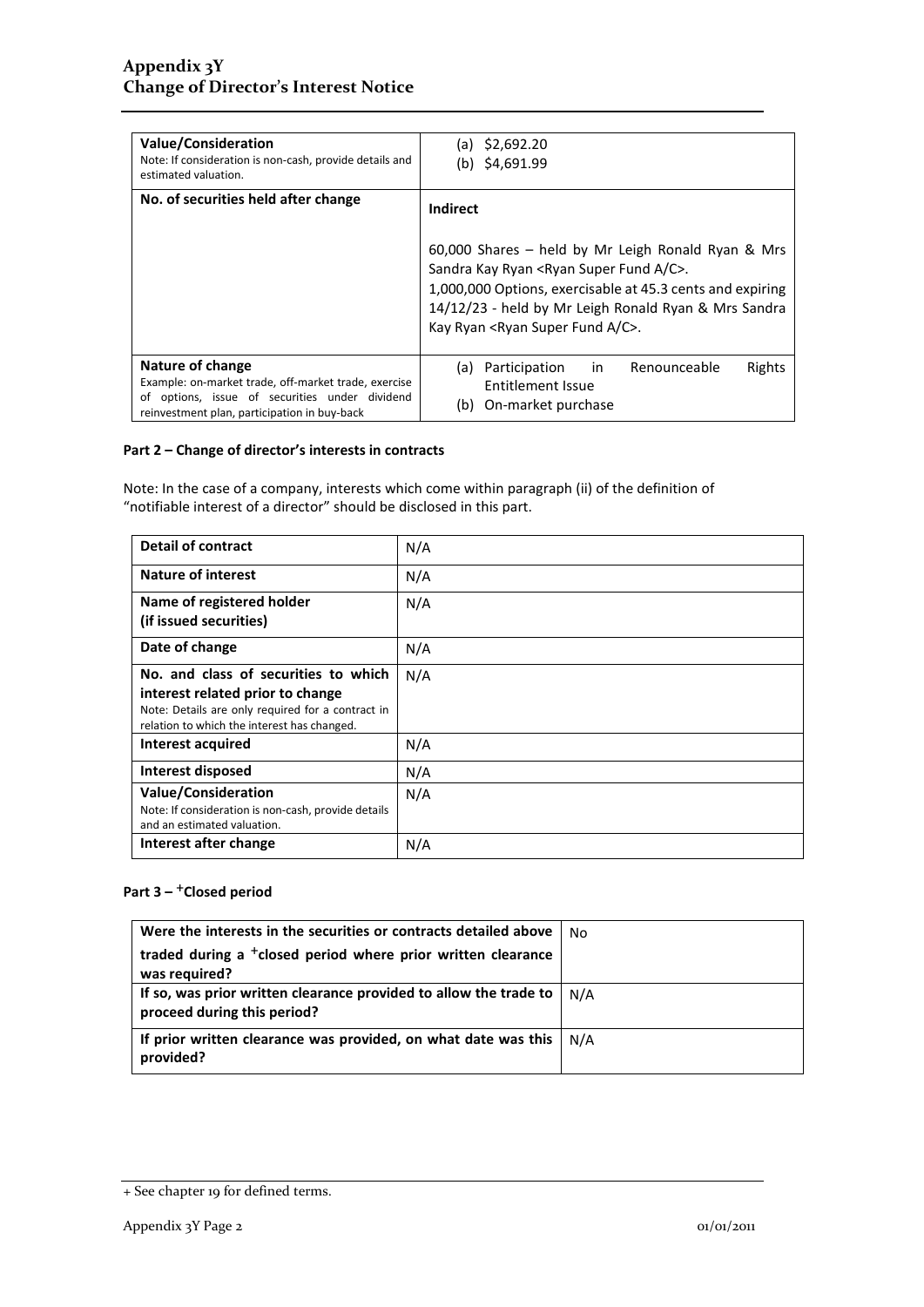# **Appendix 3Y**

## **Change of Director's Interest Notice**

*Information or documents not available now must be given to ASX as soon as available. Information and documents given to ASX become ASX's property and may be made public.*

Introduced 30/09/01 Amended 01/01/11

| Name of entity | <b>HORIZON GOLD LIMITED</b> |
|----------------|-----------------------------|
| <b>ABN</b>     | 27 614 175 923              |

We (the entity) give ASX the following information under listing rule 3.19A.2 and as agent for the director for the purposes of section 205G of the Corporations Act.

| <b>Name of Director</b> | <b>Peter VENN</b> |
|-------------------------|-------------------|
| Date of last notice     | 14 May 2021       |

#### **Part 1 - Change of director's relevant interests in securities**

*In the case of a trust, this includes interests in the trust made available by the responsible entity of the trust*

| Direct or indirect interest                                                                                                                         | Indirect                                                                              |  |
|-----------------------------------------------------------------------------------------------------------------------------------------------------|---------------------------------------------------------------------------------------|--|
| Nature of indirect interest<br>(including registered holder)<br>Note: Provide details of the circumstances giving rise<br>to the relevant interest. | Suzan Wagner is the spouse of Peter Venn                                              |  |
| Date of change                                                                                                                                      | 7 June 2022                                                                           |  |
| No. of securities held prior to change                                                                                                              | <b>Indirect</b><br>377,797 Shares - held by Suzan Wagner the spouse of<br>Peter Venn. |  |
| <b>Class</b>                                                                                                                                        | <b>Fully Paid Ordinary Shares</b>                                                     |  |
| <b>Number acquired</b>                                                                                                                              | 72,652                                                                                |  |
| <b>Number disposed</b>                                                                                                                              | Nil                                                                                   |  |
| <b>Value/Consideration</b><br>Note: If consideration is non-cash, provide details and<br>estimated valuation.                                       | \$25,428.20                                                                           |  |

<sup>+</sup> See chapter 19 for defined terms.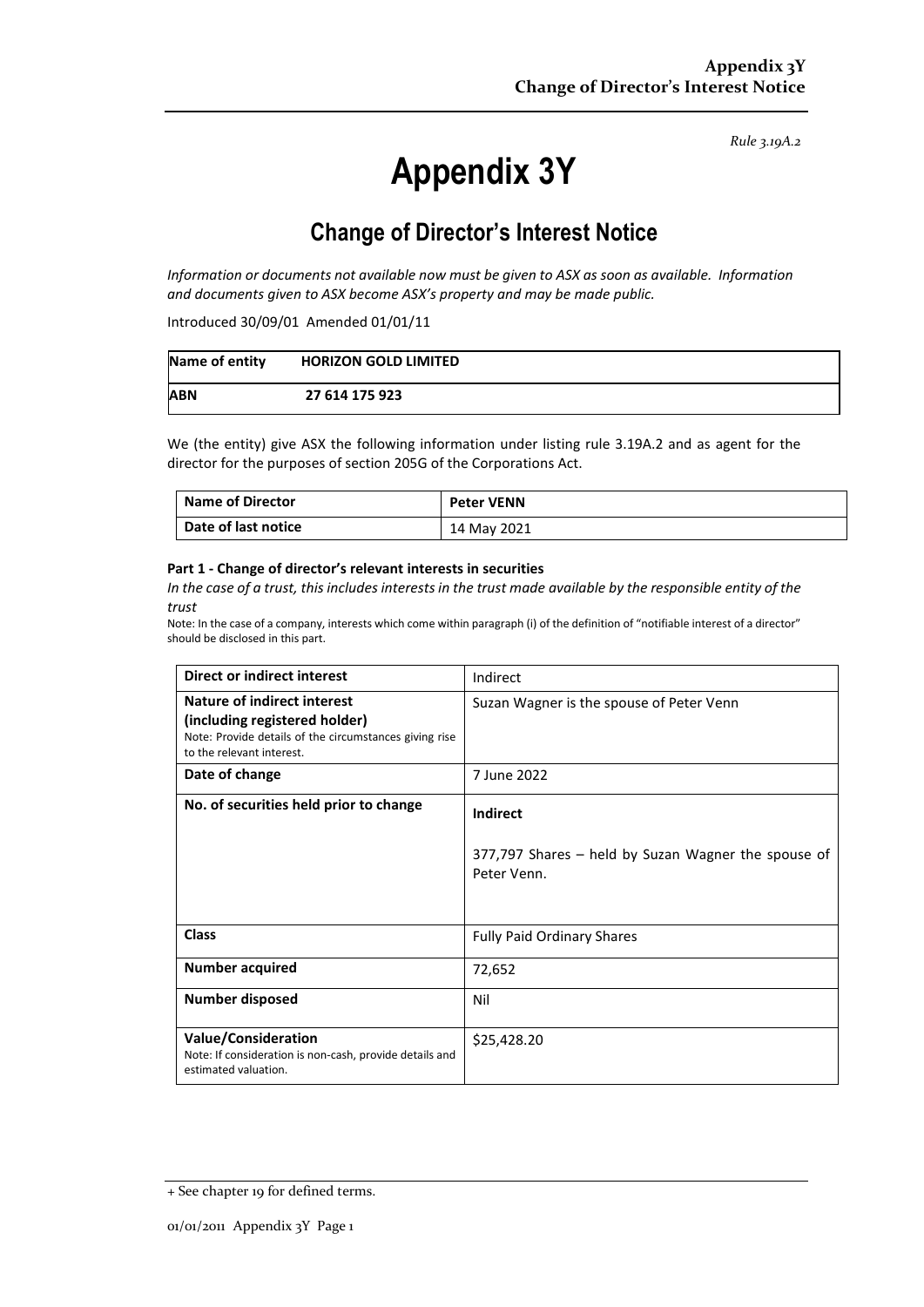| No. of securities held after change                                                                                                                                        | Indirect                                                           |
|----------------------------------------------------------------------------------------------------------------------------------------------------------------------------|--------------------------------------------------------------------|
|                                                                                                                                                                            | 450,449 Shares – held by Suzan Wagner the spouse of<br>Peter Venn. |
|                                                                                                                                                                            |                                                                    |
| Nature of change<br>Example: on-market trade, off-market trade, exercise<br>of options, issue of securities under dividend<br>reinvestment plan, participation in buy-back | Participation in Renounceable Rights Entitlement Issue             |

Note: In the case of a company, interests which come within paragraph (ii) of the definition of "notifiable interest of a director" should be disclosed in this part.

| <b>Detail of contract</b>                           | N/A |
|-----------------------------------------------------|-----|
| <b>Nature of interest</b>                           | N/A |
| Name of registered holder                           | N/A |
| (if issued securities)                              |     |
| Date of change                                      | N/A |
| No. and class of securities to which                | N/A |
| interest related prior to change                    |     |
| Note: Details are only required for a contract in   |     |
| relation to which the interest has changed.         |     |
| <b>Interest acquired</b>                            | N/A |
| Interest disposed                                   | N/A |
| <b>Value/Consideration</b>                          | N/A |
| Note: If consideration is non-cash, provide details |     |
| and an estimated valuation.                         |     |
| Interest after change                               | N/A |

### **Part 3 –** +**Closed period**

| Were the interests in the securities or contracts detailed above                                 | No  |
|--------------------------------------------------------------------------------------------------|-----|
| traded during a <sup>+</sup> closed period where prior written clearance<br>was required?        |     |
| If so, was prior written clearance provided to allow the trade to<br>proceed during this period? | N/A |
| If prior written clearance was provided, on what date was this<br>provided?                      | N/A |

<sup>+</sup> See chapter 19 for defined terms.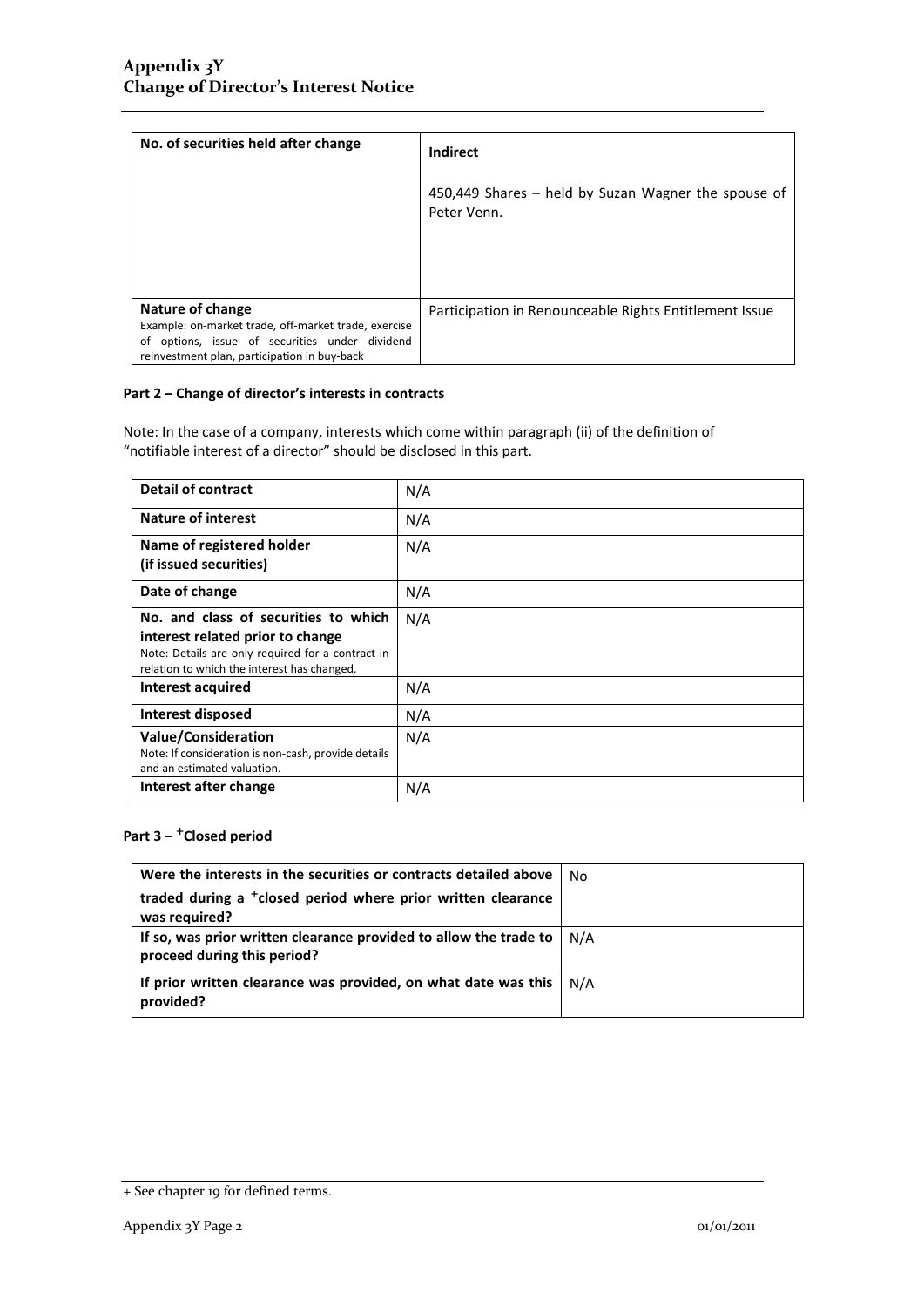# **Appendix 3Y**

## **Change of Director's Interest Notice**

*Information or documents not available now must be given to ASX as soon as available. Information and documents given to ASX become ASX's property and may be made public.*

Introduced 30/09/01 Amended 01/01/11

| Name of entity | <b>HORIZON GOLD LIMITED</b> |
|----------------|-----------------------------|
| <b>ABN</b>     | 27 614 175 923              |

We (the entity) give ASX the following information under listing rule 3.19A.2 and as agent for the director for the purposes of section 205G of the Corporations Act.

| <b>Name of Director</b> | James Noel Sullivan |
|-------------------------|---------------------|
| Date of last notice     | 16 April 2021       |

#### **Part 1 - Change of director's relevant interests in securities**

*In the case of a trust, this includes interests in the trust made available by the responsible entity of the trust*

| <b>Direct or indirect interest</b>                                                                                                                         | Direct and Indirect                                                                                                                                                                                           |  |
|------------------------------------------------------------------------------------------------------------------------------------------------------------|---------------------------------------------------------------------------------------------------------------------------------------------------------------------------------------------------------------|--|
| <b>Nature of indirect interest</b><br>(including registered holder)<br>Note: Provide details of the circumstances giving rise<br>to the relevant interest. | James Noel Sullivan and Gail Sullivan (Sullivans Garage<br>$S/F A/C$ ) – 50% Beneficiary<br>James Noel Sullivan (Leonora Boys Trading A/C) - 60%<br>Beneficiary<br>Sullivans Garage Pty Ltd - 50% Beneficiary |  |
| Date of change                                                                                                                                             | 7 June 2022                                                                                                                                                                                                   |  |
| No. of securities held prior to change                                                                                                                     | <b>Direct</b><br>56,103 Shares<br>Indirect<br>1,087,146 Shares – held by James Noel Sullivan and Gail<br>Sullivan (Sullivans Garage S/F A/C).<br>112,207 Shares - held by Sullivans Garage Pty Ltd.           |  |
| <b>Class</b>                                                                                                                                               | <b>Fully Paid Ordinary Shares</b>                                                                                                                                                                             |  |
| <b>Number acquired</b>                                                                                                                                     | 241,433                                                                                                                                                                                                       |  |
| <b>Number disposed</b>                                                                                                                                     | Nil                                                                                                                                                                                                           |  |
| <b>Value/Consideration</b><br>Note: If consideration is non-cash, provide details and<br>estimated valuation.                                              | \$84,501.55                                                                                                                                                                                                   |  |

<sup>+</sup> See chapter 19 for defined terms.